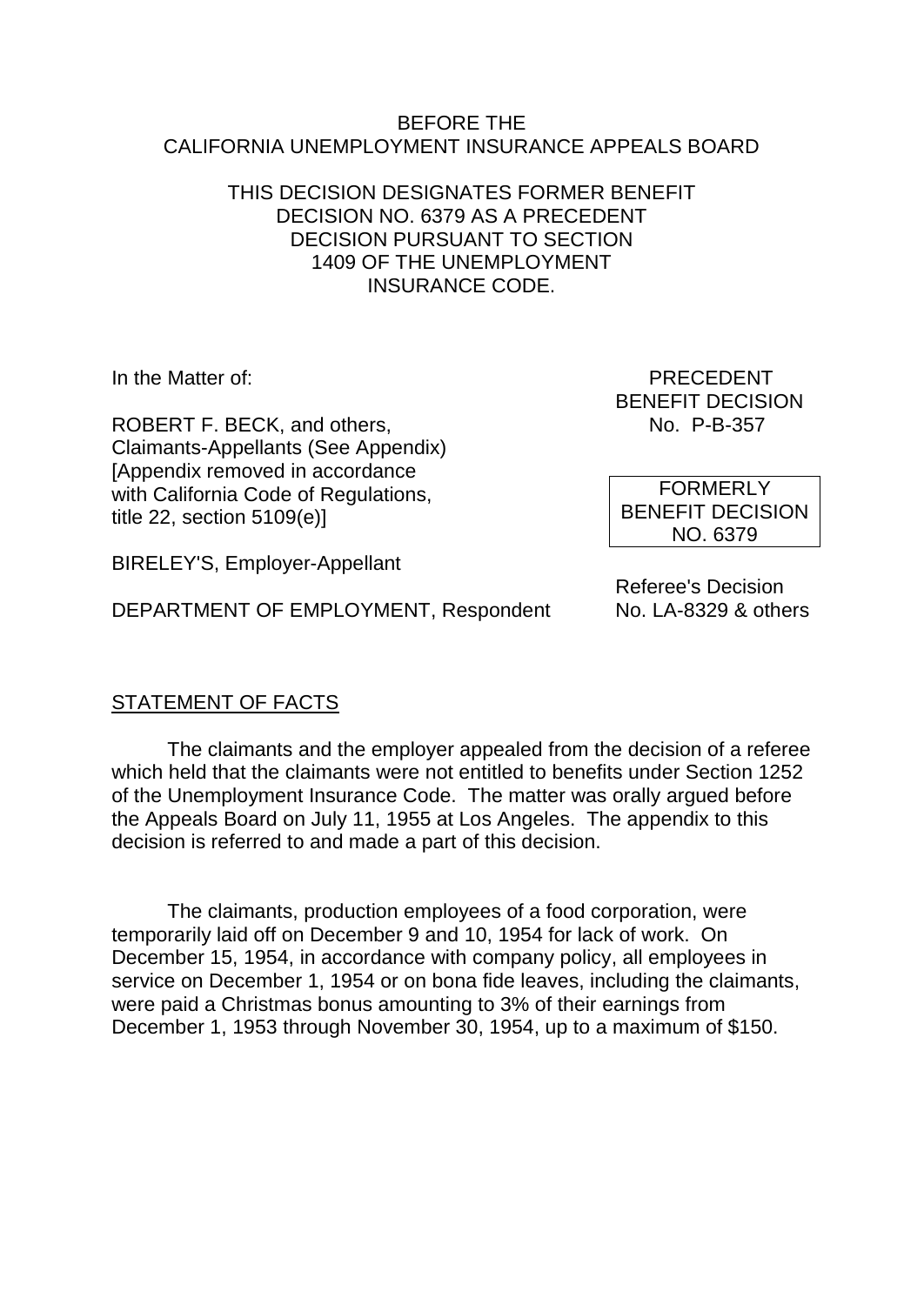This bonus, announced in a written statement on November 12, 1954, was authorized by the employer's board of directors on November 12, 1954 and has been paid annually since 1946 at the discretion of the employer, depending upon the profit of business. It was not paid because of any contractual obligation between the employer and the union or between the employer and its employees. The amount paid had no relation to years of service or to the length of the lay-off. Except in some special cases such as employees on leave on December 1, 1954, there was no requirement that the claimants return to work following the lay-off in order to receive the bonus. The prime requirement was that they be employed or on a bona fide leave on December 1, 1954. For the employer's accounting purposes for withholding tax and contribution deductions, the bonus was treated as wages in the period in which paid.

Effective December 12, 1954 and other pertinent dates (see appendix) [Appendix removed in accordance with California Code of Regulations, title 22, section 5109(e)], the claimants registered for work as totally unemployed individuals and filed or attempted to file initial or additional claims for benefits in the Hollywood and other offices of the Department of Employment. The claimants did not report the receipt of the bonus payments because clearance had been made in prior years with the department and the bonus was not treated as wages allocable to the period of lay-off. Benefits were paid to the claimants at the rate of \$25 or \$30 per week. On varying dates in January and February 1955, the department, upon receipt of information that the bonus had been paid, retroactively determined that the claimants were ineligible for benefits under Section 1252 of the code and were liable for repayment of the benefits received under Section 1375 of the code. Upon being notified of the determination, a timely appeal was filed by the employer and by the claimants except for claimant Bob Allen who inadvertently failed to appeal. However, the employer's appeal was timely as to his case.

That the bonus was wages was not questioned by the employer or the claimants. The issues are:

(1) Since claimant Bob Allen filed an untimely appeal, may the merits of his case be considered in view of the timely appeal filed by the employer?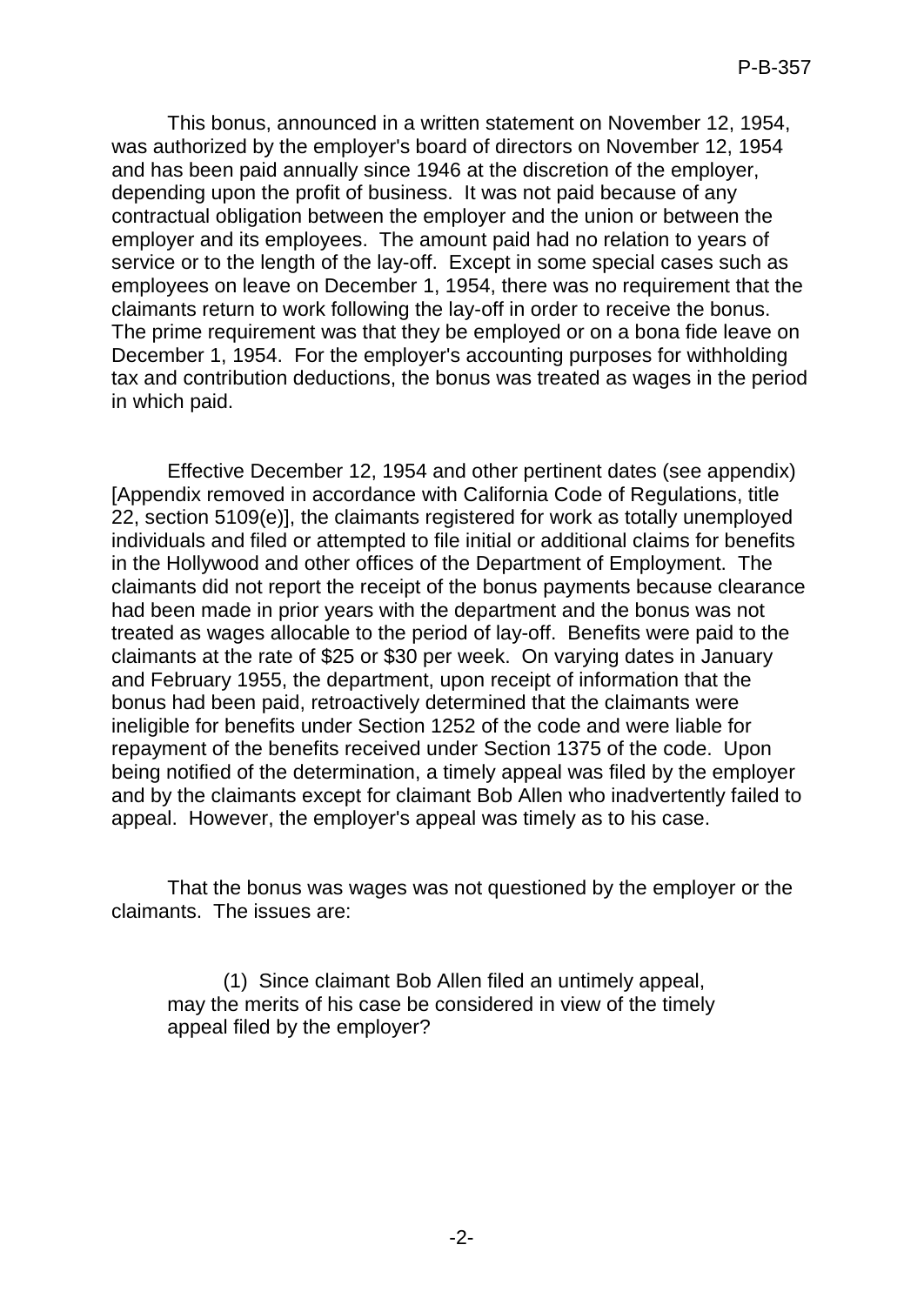(2) If the payment is allocable to the period of unemployment, are the claimants liable for the repayment of the benefits received?

(3) Is the payment allocable to the period of unemployment following the lay-off or to the period prior to December 1, 1954?

### REASONS FOR DECISION

Section 1328 of the Unemployment Insurance Code provides in part as follows:

"1328. . . . The claimant and any employer who prior to the determination has submitted any facts or given any notice pursuant to Section 1327 and authorized regulations shall be promptly notified of the determination and the reasons therefor and may appeal to a referee within ten days [now 20 days] from mailing or personal service of notice of the determination. The 10-day period may be extended for good cause."

We may assume that the employer complied with the qualifying provisions of the above section since he was notified of the determination and filed a timely appeal. This was a proper appeal since the employer considered the department's allocation of the bonus adverse to its interests (Benefit Decision No. UCV 3). Therefore, since the employer's appeal was timely, we shall include claimant Bob Allen's appeal in our consideration of the rest of the cases even though his appeal was untimely.

Section 1252 of the code provides in part:

"1252. An individual is 'unemployed' in any week during which he performs no services and with respect to which no wages are payable to him . . ."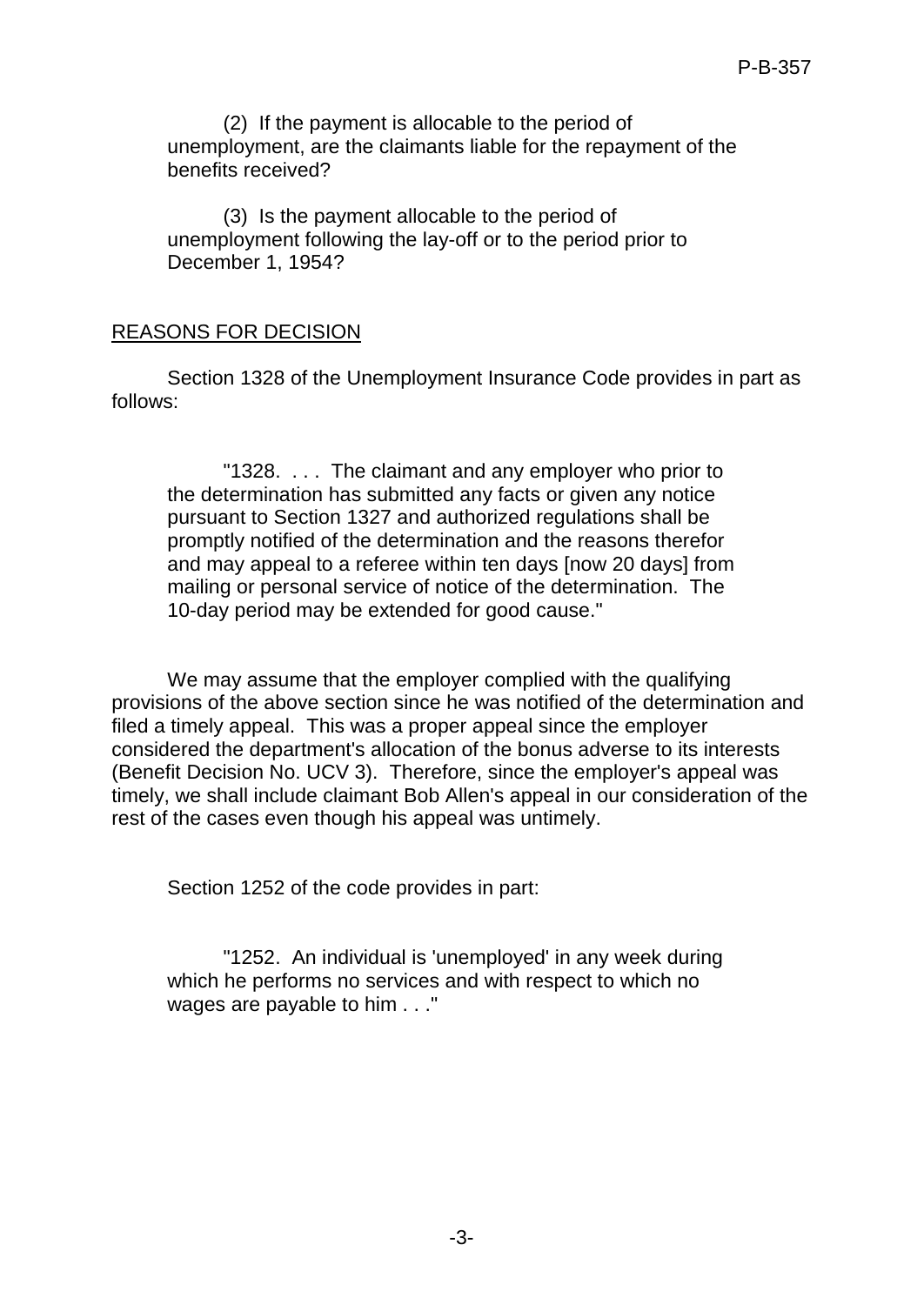The payments made to the claimants herein on December 15, 1954 were in the nature of a bonus, which is "wages" as defined in Section 926 of the code and as held in prior board decisions (Benefit Decisions Nos. 6047 and 6275). The problem is one of allocation of the bonus, an issue which previously has been considered in Benefit Decisions Nos. 6047 and 6303. In Benefit Decision No. 6303, we held:

"In the instant case, the employer has 'allocated' the bonus payment to the month of December, 1953, which occurred after the claimant ceased performing services and, accordingly, after such bonus was earned. This raises the question whether the employer's allocation was proper or, indeed, whether the employer had the right to allocate the bonus payment to any period other than the period in which it was earned. We think not, in both instances. A bonus payment is something extra paid for an employee's services and with respect to the period in which the services were performed or, in other words, the period when the bonus was earned (Benefit Decision No. 6047). Therefore, an employer does not have the right to allocate a bonus payment to any other period notwithstanding the fact that the payment may be made after it is earned."

Therefore, we conclude that the bonus payments received by the claimants herein in December 1954 are properly allocable to the 12-month period prior to December 1, 1954. The claimants, therefore, were unemployed and eligible for benefits for the periods in question within the meaning of Section 1252 of the code. Accordingly, no overpayment existed.

This case is distinguishable from Benefit Decision No. 5964 where the claimants were given severance pay upon the termination of their services. As severance pay, it was intended to tide the claimants over a period of unemployment and was in no sense a bonus allocable to the period prior to separation. Accordingly, that case cannot be considered as authority in this appeal.